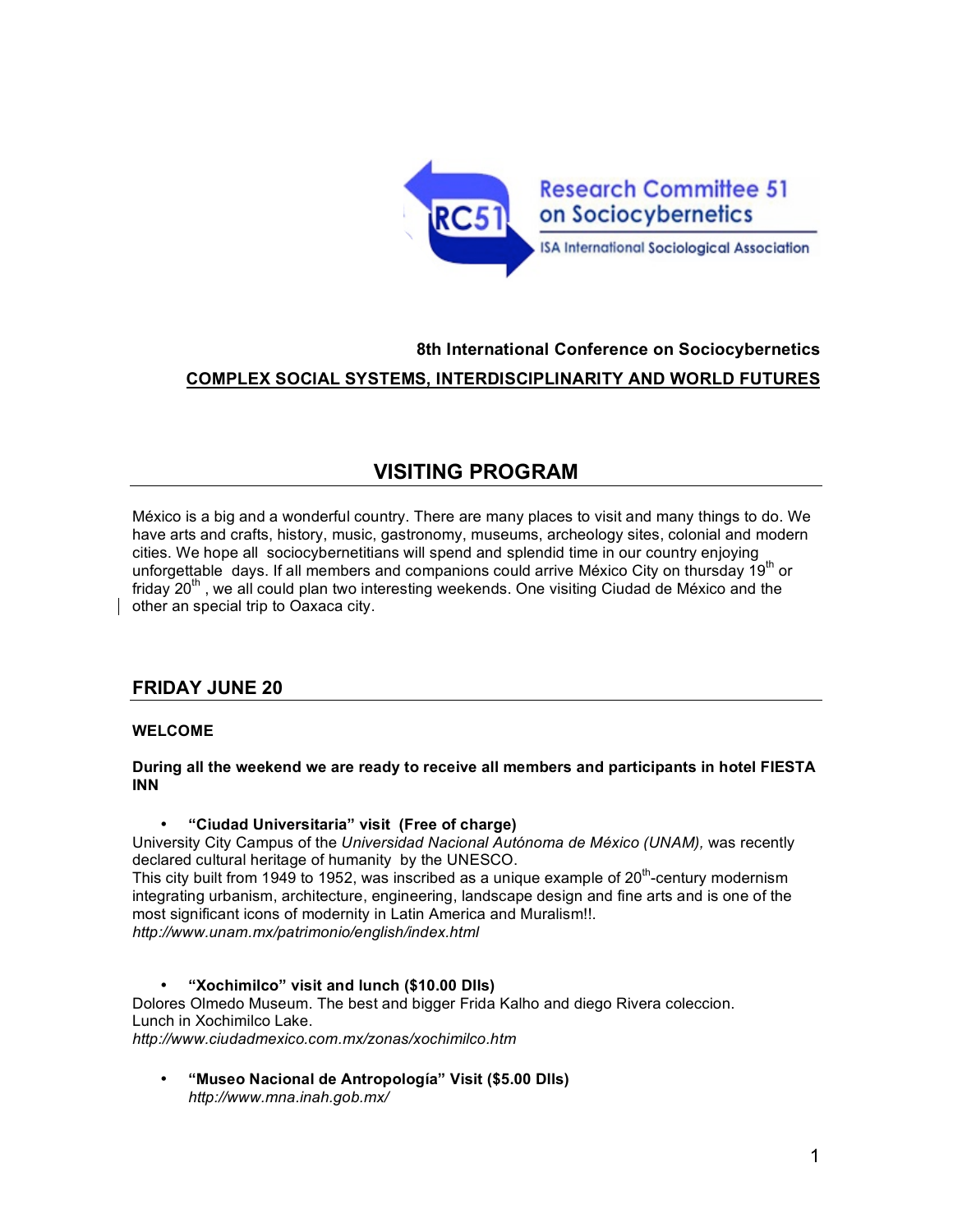• **Bellas Artes event (music or ballet) (\$ 30.00 Dlls.)** *http://www.bellasartes.gob.mx/INBA/index.jsp*

### **SATURDAY JUNE 21**

#### • **"Pirámides de Teotihuacan " Visit (\$20.00 Dlls)**

Pre-Hispanic archaeological area located 40 kilometers northeast of Mexico City. Teotihuacan was inscribed on the list of World Heritage by UNESCO in 1987. This is one of the three most important archaeological sites with Chichen Itza, in Yucatán and Monte Alban, in Oaxaca. *http://www.teotihuacan.com/*

#### • **Ballet Folclórico de México (\$30.00 Dlls.)**

Amazing show including wide range of Mexican music and dancing folklore. *http://www.balletamalia.com/*

### **SUNDAY JUNE 22**

### • **Sunday in Puebla (\$40.00 Dlls)**

Prehispanic sites, Colonial Convents, Modern City. With popular Market and poblano Lunch. *http://www.ixeh.net/travel/puebla/puebla\_sp.html*

# **OAXACA PROGRAM**

Oaxaca is a wonderfull place with many many things to see and to do. There are arts and craft, meals and hotels very economic. We hope having a big sociocybernetics group in order to do this visit. The trip price depend of the size of the group. *http://www.oaxaca.travel/oaini.php*

## **SATURDAY JUNE 28**

- Depart to Oaxaca City (Special shuttle bus depart from Fiesta Inn)
- Breakfast at the bus
- Arrive to Oaxaca. Hotel Casa Conzati *(http://hoteles.muchoviaje.com/hoteles/buscador/GUOAX.CAS.html)*
- Free time in Oaxaca City.
- Museo Tamayo. Prehispanic art
- Free time in Oaxaca City.